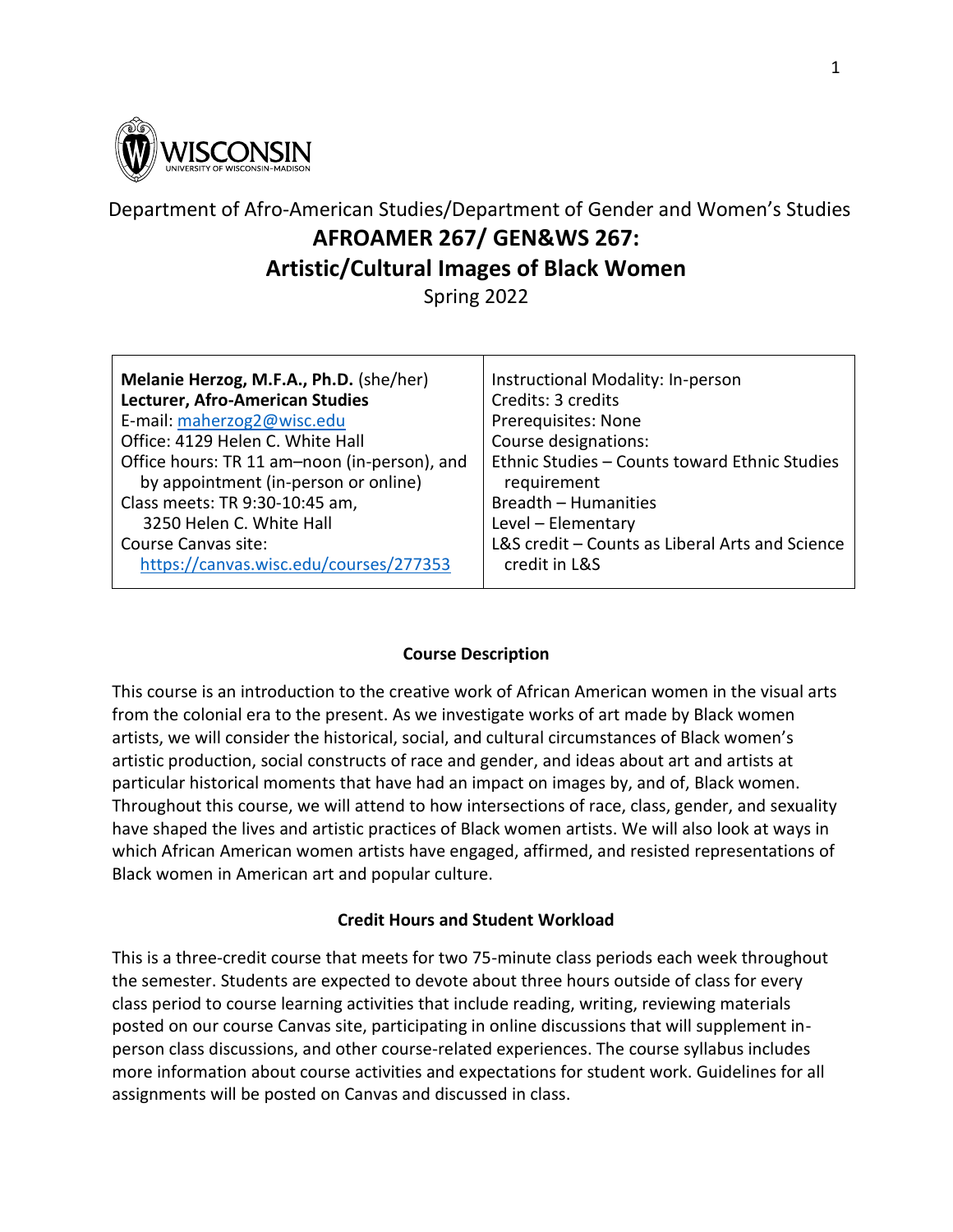#### **Instructional Tools**

All course materials, including assignments, readings in addition to those in the course textbook, images, discussion and reading response questions, and links to web resources will be posted on Canvas. Class meetings will include lectures, instructor-led and small-group discussions, in-class writing, and other forms of engagement with course-related material.

#### **Required Textbook and Other Course Materials**

Required Text: Lisa Farrington, *Creating Their Own Image: The History of African-American Women Artists*. Oxford University Press, 2011. Paperback ISBN 9780199767601

Additional readings will be posted on Canvas.

Other course materials: Students will need access to word-processing software in order to complete written assignments, as well as access to Canvas.

### **Course Learning Outcomes**

In this course, students will:

- 1. Analyze and interpret works of art that emerged from the experiences and imaginations of African American women artists in relation to the historical, social, political, and cultural contexts in which these works of art have been produced and experienced;
- 2. Apply critical thinking and analytical skills regarding gender, race, and other social categories of identity and oppression to the study of visual images of, and produced by, Black women;
- 3. Demonstrate understanding of the role of art and visual representation in the creation, development, and continuing legacy of intersecting race- and gender-based discrimination in United States, and the role of art and visual culture in African American women artists' resistance to historical systemic and institutional oppression; and
- 4. As a means to become informed consumers of visual, cultural, and historical information, identify and think critically about ways in which certain histories have been valued or devalued, and how these differences have promulgated disparities in contemporary American society.

#### **Ethnic Studies Requirement Learning Outcomes**

This course, which fulfills the UW-Madison's Ethnic Studies Requirement, illuminates the circumstances, conditions, and experiences of African Americans in the United States through the study of works of art made by Black women artists and cultural representations of Black women in the United States. Ethnic Studies courses are intended to be relevant to students' "lives outside of the classroom" and further students' ability to effectively and successfully participate in a multicultural society. The Ethnic Studies Requirement is an expression of the UW-Madison's commitment to "fostering an understanding and appreciation of diversity, in the believe that doing so will better prepare students for life and careers in an increasingly multicultural U.S. environment, add breadth and depth to the University curriculum, and improve the campus climate."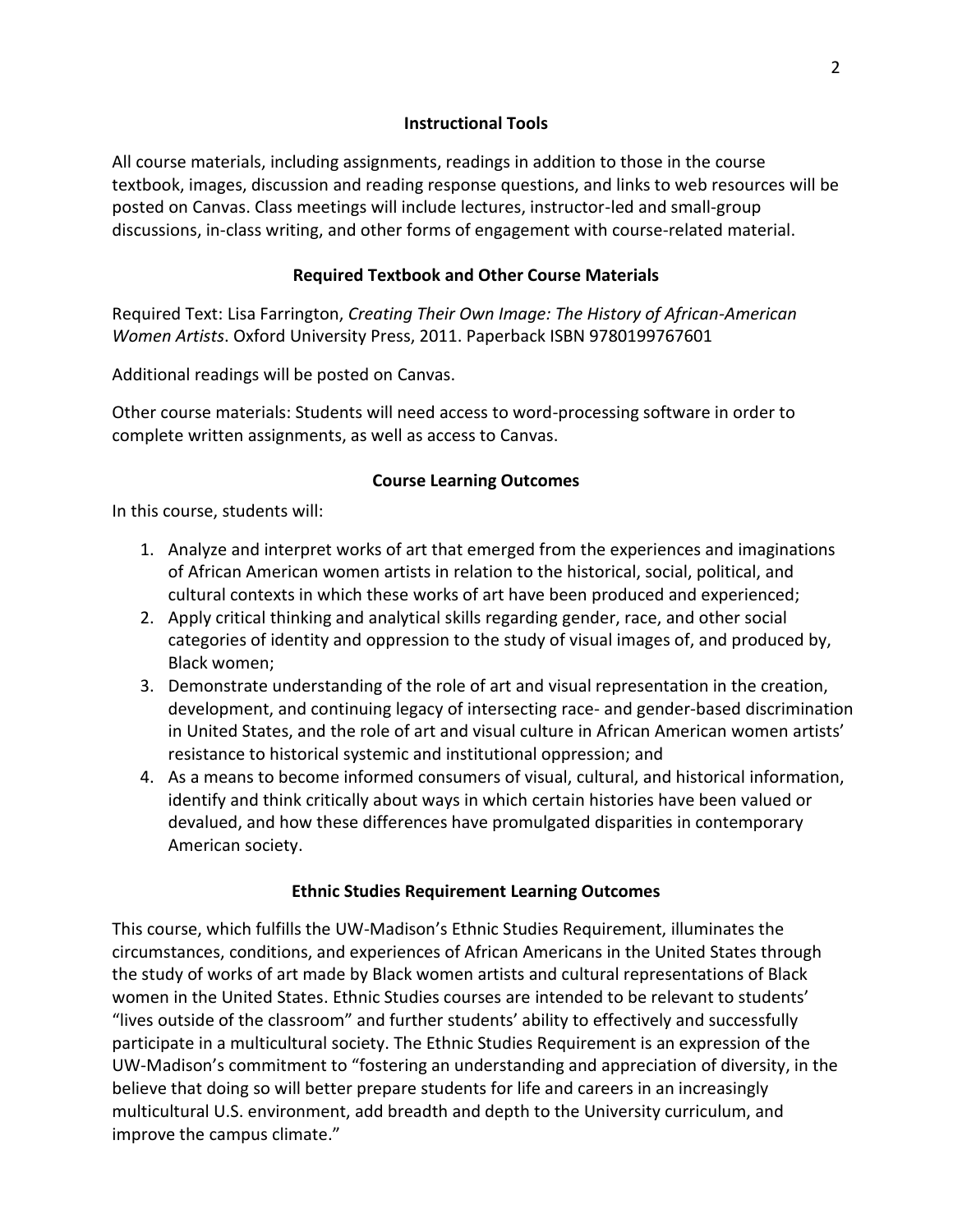#### **Course Expectations**

#### **Attendance**

Attendance in class is required, and participation in all aspects of the class is expected. I recognize that students may need to miss class for reasons known in advance such as religious observances, and for unplanned reasons such as illness, family emergencies, and other unforeseen circumstances. If you know in advance that you need to miss a class, please tell me. If your absence is unplanned, please communicate with me as soon as possible. We will work together to ensure that you can access course materials and complete assigned coursework in a timely fashion. Three or more unexcused absences will seriously affect your grade.

#### **Preparation for Class Meetings**

Class meetings will include lecture-format presentation of material, discussion, in-class writing, and other activities. Class discussions are most engaging when everyone is prepared. Assigned readings are listed on the course schedule, and readings from sources other than our course text will be posted on Canvas. Links to additional materials, such as PowerPoint presentations, films, and other recordings that you are expected to view before a particular class session, will also be posted on Canvas. Please be ready to discuss readings and other specified materials in class on the day for which they are assigned. You will be expected to respond in writing to questions based on assigned readings in our course text and other materials provided for you on Canvas, and we will give attention to these readings and materials during our class meetings.

#### **Participation**

Class participation includes contributing to in-class discussions, actively engaging in other inclass activities, and posting on the course discussion board in response to questions about course materials and topics raised during our discussions. Participation also includes posting an introduction to yourself on Canvas at the beginning of the semester.

This class is a space for all students, in which the diverse perspectives, experiences, and interests that you bring to the class will enrich everyone's learning. Mutual respect among all members of this class is expected and is essential to making this class an inclusive learning community. I will strive to facilitate discussions in class and on our class discussion board in which all voices are heard and multiple perspectives are respected. Respectful disagreement with the opinions of your fellow classmates is a legitimate part of discourse in an educational setting, but putting down other people or making racist, sexist, or other biased comments in class or on our discussion board is not acceptable.

#### **Use of Digital Technology in and outside the Classroom**

This course relies on technology for activities in and outside of class. Images to be considered in class will be available as PowerPoint presentations on the course Canvas site; you are expected to look at these, listen to any embedded audio content, and watch any assigned videos before the class period during which these images and videos will be discussed. You will also be visiting art museum websites and making use of other online resources during and outside of class.

You will sometimes be expected to use electronic devices during class to access course-related materials and to complete in-class writing assignments; when doing so, please refrain from activities that are not relevant to this class (studying for other classes, posting on social media,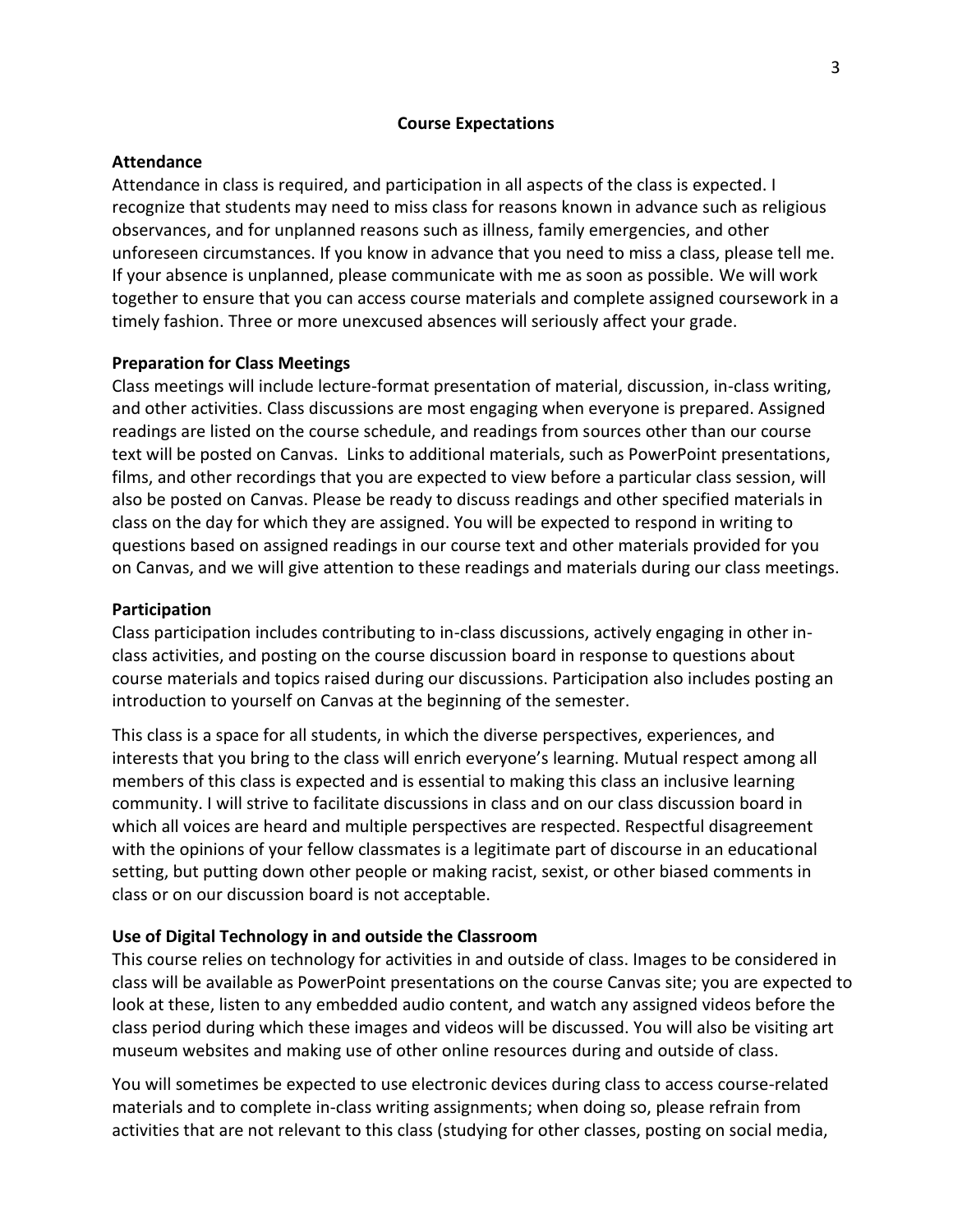etc.) These behaviors are disrespectful to your fellow students and will also impede your learning. If a situation requires you to be available during class for other communication, please let me know this before class, and please take calls or respond to texts as discreetly as possible.

### **Communication with your Instructor**

Email is the best way to reach me, and I welcome your emails [\(maherzog2@wisc.edu\)](mailto:maherzog2@wisc.edu). When you email me about this class, please place our class number and the topic of your email in the email subject line. I will do my best to respond within 24 hours to all emails I receive during the week; responses may take longer on the weekend.

### **Names and Pronouns**

I will gladly honor your request to address you by your preferred name and gender pronouns. Please advise me of these preferences as early as possible in the semester so that I use your preferred name and pronouns as I get to know you.

### **A Note on Terminology**

In this course we will consider the lives and work of artists working at historical moments in which categories of gender and related terminology may appear outdated and limiting. Indeed, the category "woman" may resonate uncomfortably in some texts and other course materials.

We will also encounter several different terms used to refer to people of African descentespecially in primary documents—that are no longer acceptable to use. While it is paramount that we understand the historical context of such words, there is no reason for us to speak terms that have been used in derogatory ways to refer to African descended people, even if they appear in our readings. The appropriate terms to use when referring to people of African descent in colonial America, and later in the United States, are respectively African, African American, and Black. The term African American refers specifically to people of African descent born in the continental United States or what became the United States. One term that some people are not comfortable hearing in our contemporary context is Negro. Historically, this was a term of collective identity claimed by Black people in the United States during the first half of the twentieth century to connote pride, agency, and modernity. This term will appear not only in readings, but also in titles of works of art and in the name of a major cultural and social movement that we will be discussing this semester – the New Negro Movement. It is thus a term that is appropriate to speak in this historical context. There is a contemporary debate within the African American community concerning terminology—some people wish to be referred to as African American, some prefer Black, and some reject racial labels all together. My thanks to Dr. Anthony Black for his summary of this history of naming and self-naming.

### **Assignments and Grading**

Guidelines for all assignments will be posted on the course Canvas site and reviewed in class.

### **Attendance and class participation: 10% of your grade**

Ways to participate in this class include active engagement in discussions and other activities during our class meetings, and posting on the course discussion board on Canvas.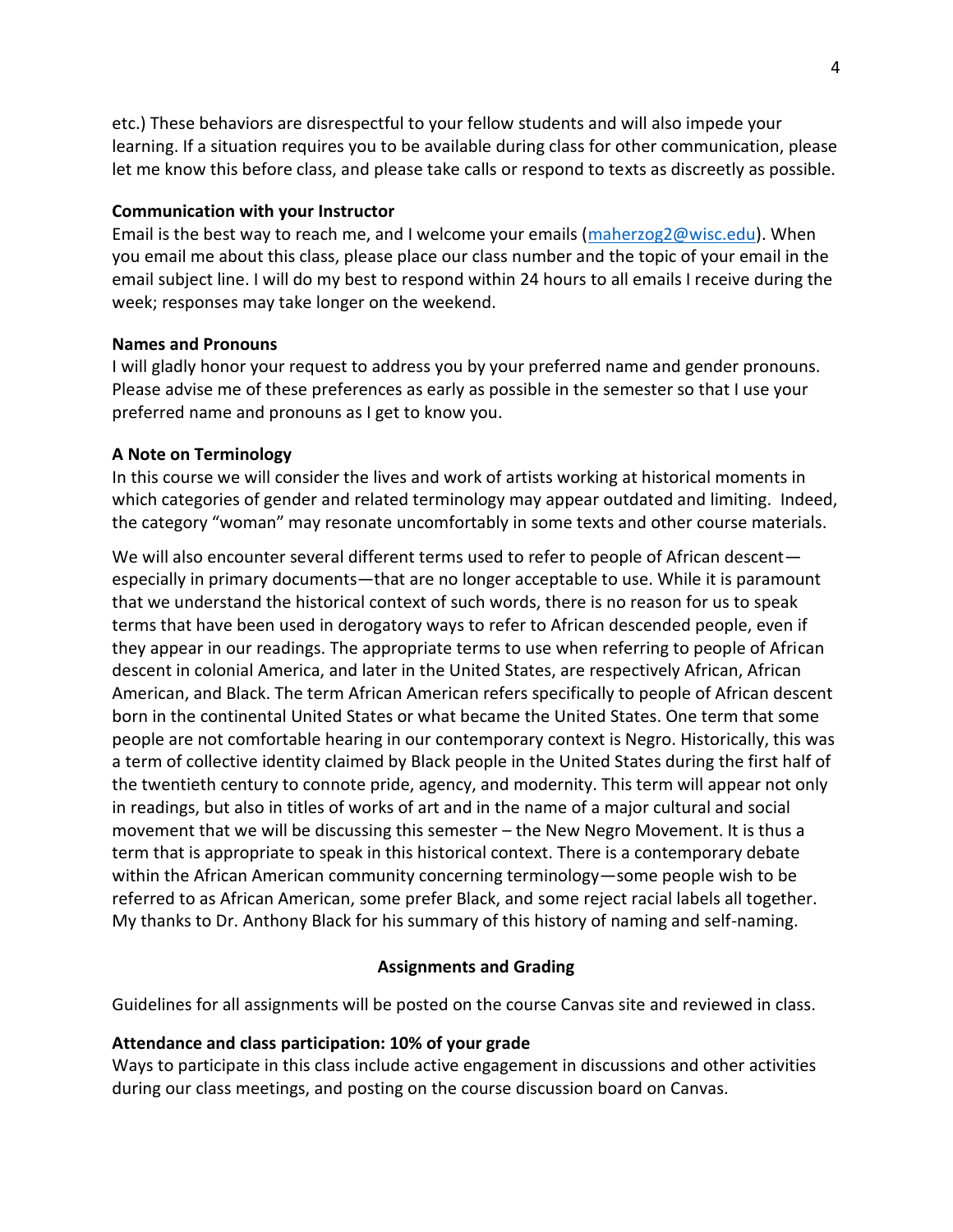### **Written responses to readings: 20% of your grade (due throughout the semester)**

Questions based on assigned readings, and guidelines for responding to these, will be posted on Canvas. Some of these responses may be completed during class.

### **Response to an online art exhibition: 10% of your grade (due Tuesday, February 8)**

This assignment asks you to view and respond in a two-page essay to an online museum exhibition of art by an African American woman artist (or artists), selected from a list of exhibitions provided for you.

### **Midterm Essay I: 20% of your grade (due Thursday, March 3)**

In this three-to-four-page essay, you will be expected to consider the work of a 19<sup>th</sup> or early 20<sup>th</sup> century Black woman artist, and ways in which gender, race, and other social categories shaped this artist's lived experience and artistic production.

### **Midterm Essay II: 20% of your grade (due Thursday, April 14)**

In this three-to-four-page essay, you will be expected to analyze and interpret the work of a Black woman artist working between the mid-20<sup>th</sup> century and our current moment in relation to the social, cultural, and political circumstances of the time in which this artist worked (or works), and the impact of gender, race, and other social categories on this artist's lived experience and career.

### **"Virtual Exhibition" project: 20% of your grade (due Wednesday, May 11, 5:00 pm)**

For this culminating class project, you will develop an exhibition of the work of a single African American woman artist or group of artists working at any time from the colonial period until our own time, with attention to issues and/or themes discussed in this class. This project will include a written overview of your exhibition and eight to ten images with identifying captions and explanatory text. You will have the option to present your project to the class as work-inprogress during the concluding week of the semester.

#### **Submission of Assignments**

All assignments should be submitted on Canvas and must be turned in on time. With the exception of the final Virtual Exhibition project, all assignments are due at the end of the day on the listed due date. Without prior arrangement of an alternate deadline, your assignment grade will be lowered one half grade for each day that an assignment is late. Unless you are experiencing extenuating circumstances, which must be communicated to me before an assignment is due, late work will not be accepted more than two weeks past its deadline.

### **Criteria for grading**

### **Attendance and Participation:**

Excellent attendance; evidence of thorough preparation for class; consistently thoughtful and engaged participation in discussions = A Good attendance; participation in discussions indicates adequate preparation = B Several missed classes; some participation in discussions, with minimal preparation = C Irregular attendance; minimal participation in discussions = D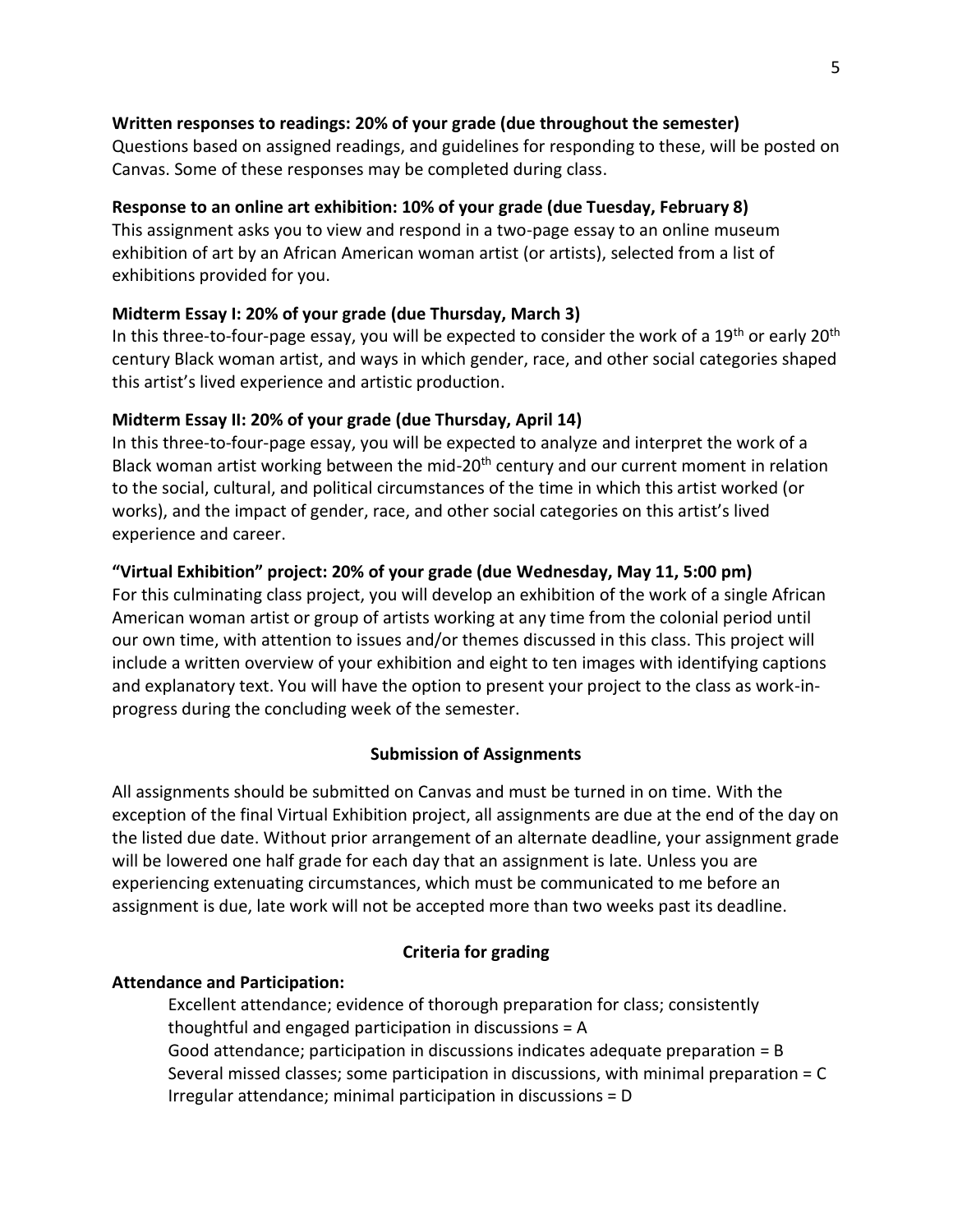### **Responses to Readings, Assignments and Final Exhibition Project:**

While grading will depend on the specific requirements of each assignment, the following are general rubrics for grading in this course:

Evidence of substantial effort and in-depth understanding of the topic; evidence of wellinformed original thinking; thorough consideration of sources appropriate to the assignment and topic; solid presentation of evidence; well organized; voice consistent with the aims of the assignment; excellent writing skills = A

Evidence of effort and good understanding of the topic; evidence of original thinking; use of sources appropriate to the assignment and topic; good presentation of evidence; well organized; voice consistent with the aims of the assignment; good writing skills = B

Minimal effort and some understanding of the topic; lacks evidence of original thinking; minimal use of appropriate sources; use of evidence not well-considered; problematic organization; voice inconsistent with aims of assignment; adequate writing skills = C

Minimal effort and little understanding of topic; no evidence of original thinking; sources not appropriate to assignment; minimal use of evidence; problematic organization; voice inconsistent with aims of assignment; minimal writing skills = D

```
Grade Scale: 93-100 = A
 88-92= AB
 83 - 88 = B
```
 $78 - 82 = BC$ 

 $70-77 = C$  $60-69 = D$ 

# **Diversity and Inclusion Statement**

[Diversity](https://diversity.wisc.edu/) is a source of strength, creativity, and innovation for UW-Madison. We value the contributions of each person and respect the profound ways their identity, culture, background, experience, status, abilities, and opinion enrich the university community. We commit ourselves to the pursuit of excellence in teaching, research, outreach, and diversity as inextricably linked goals. The University of Wisconsin-Madison fulfills its public mission by creating a welcoming and inclusive community for people from every background – people who as students, faculty, and staff serve Wisconsin and the world.

### **Academic Integrity Statement**

By virtue of enrollment, each student agrees to uphold the high academic standards of the University of Wisconsin-Madison; academic misconduct is behavior that negatively impacts the integrity of the institution. Cheating, fabrication, plagiarism, unauthorized collaboration, and helping others commit these previously listed acts are examples of misconduct which may result in disciplinary action. Examples of disciplinary action include, but are not limited to, failure on the assignment/course, written reprimand, disciplinary probation, suspension, or expulsion.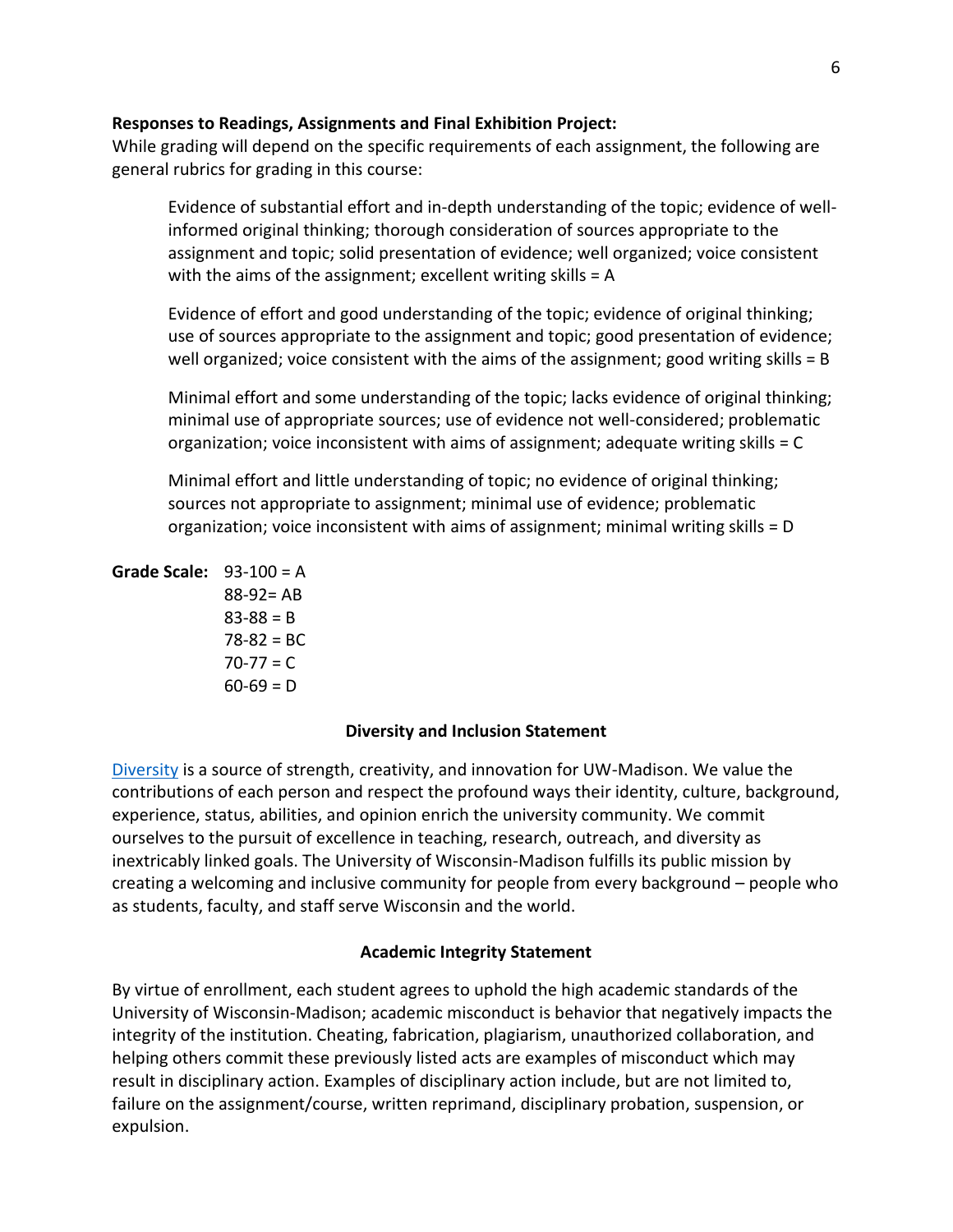### **Accommodations for Students with Disabilities**

The University of Wisconsin-Madison supports the right of all enrolled students to a full and equal educational opportunity. The Americans with Disabilities Act (ADA), Wisconsin State Statute (36.12), and UW-Madison policy [\(UW-855\)](https://policy.wisc.edu/library/UW-855) require the university to provide reasonable accommodations to students with disabilities to access and participate in its academic programs and educational services. Faculty and students share responsibility in the accommodation process. You are expected to inform me at the beginning of the semester if you need instructional accommodations, or as soon as possible after being approved for accommodations. I will work directly with you and/or in coordination with the McBurney Center to provide reasonable instructional and course-related accommodations. Disability information, including instructional accommodations as part of a student's educational record, is confidential and protected under FERPA. For more information, visit: [McBurney Disability](https://mcburney.wisc.edu/)  [Resource Center.](https://mcburney.wisc.edu/)

# **Privacy of Student Information: Teaching and Learning Data Transparency Statement**

The privacy and security of faculty, staff and students' personal information is a top priority for UW-Madison. The university carefully evaluates all campus-supported digital tools used to support teaching and learning and takes necessary steps to ensure that the providers of such tools prioritize proper handling of sensitive data in alignment with FERPA, industry standards and best practices. For more information, visit:

[https://teachlearn.provost.wisc.edu/teaching-and-learning-data-transparency-statement/.](https://teachlearn.provost.wisc.edu/teaching-and-learning-data-transparency-statement/)

# **Student Use of Audio Recorded Lectures**

Lecture materials and recordings for this class are protected intellectual property at UW-Madison. Students in this course may use course materials and recordings for their personal use related to participation in this class. You may also take notes for your personal use. If a lecture is not already recorded, you are not authorized to record my lectures without my permission unless you are considered by the university to be a qualified student with a disability requiring accommodation. [Regent Policy Document 4-1] Students may not copy lecture materials and recordings for use beyond this class, including posting on internet sites or selling to commercial entities. Students are also prohibited from providing or selling their personal notes to anyone else or being paid for taking notes by any person or commercial firm without the instructor's express written permission. Unauthorized use of copyrighted lecture materials and recordings constitutes copyright infringement and may be addressed under the university's policies, UWS Chapters 14 and 17, governing student academic and non-academic misconduct.

# **Resources for Student Success**

Here are links to resources that you might find helpful as you navigate this semester:

- Students' [Rights & Responsibilities](https://guide.wisc.edu/undergraduate/#rulesrightsandresponsibilitiestext)
- [University Health Services](https://www.uhs.wisc.edu/)
- [Undergraduate Academic Advising and Career Services](https://advising.wisc.edu/)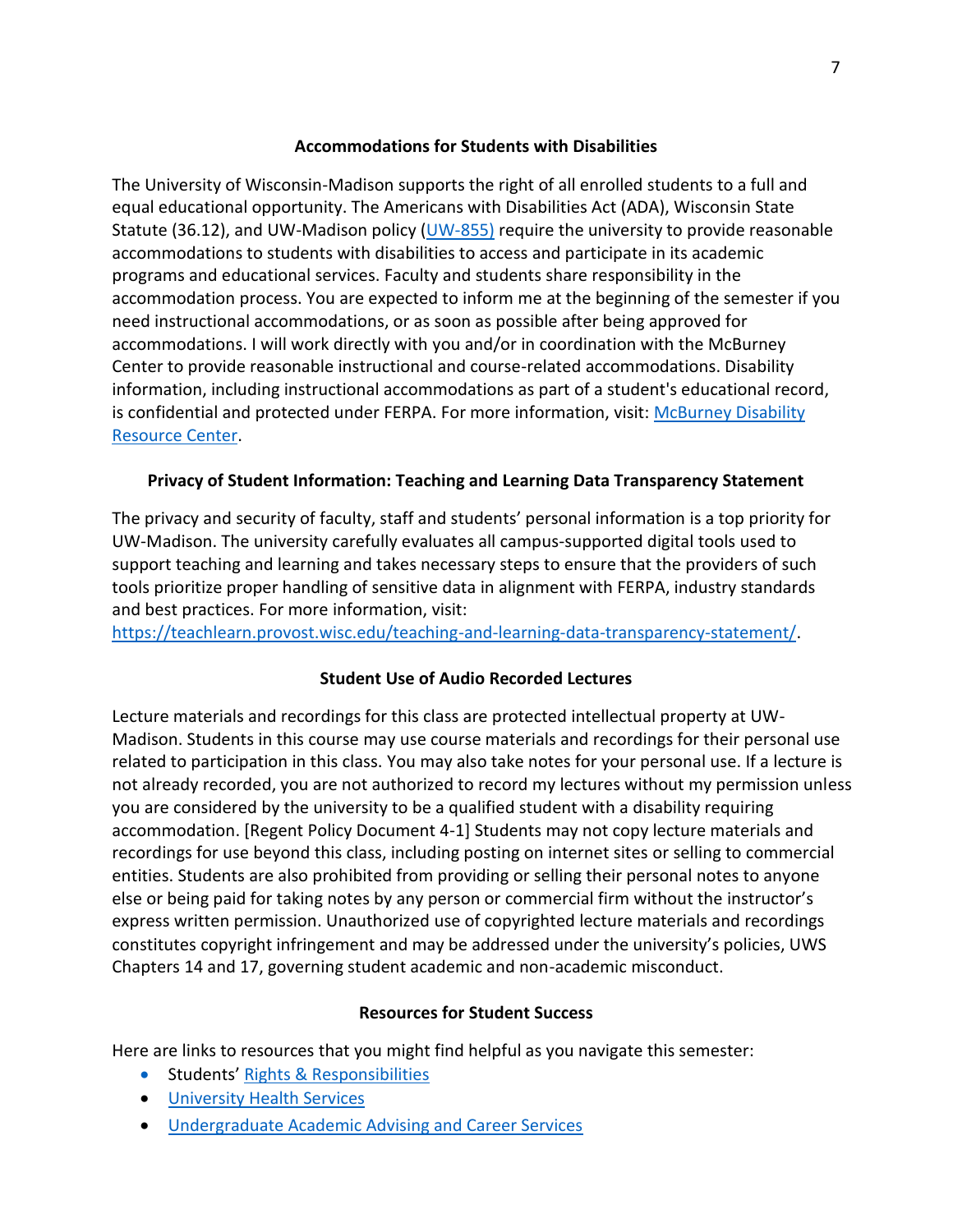- [Office of the Registrar](https://registrar.wisc.edu/)
- [Office of Student Financial Aid](https://financialaid.wisc.edu/)
- [Dean of Students Office](https://doso.students.wisc.edu/)

#### **Course Evaluations**

At the end of the semester, you will be provided with an opportunity to evaluate this course and your learning experience. In most instances, you will receive an official email near the end of the semester, with a link to log into the course evaluation portal with your NetID. Student course evaluations are anonymous. Your feedback is important to me, and I strongly encourage you to participate in the course evaluation process.

### **Academic Calendar and Religious Observances**

Here is a link to the UW-Madison Academic Calendar and policy on religious observances: [https://secfac.wisc.edu/academic-calendar/.](https://secfac.wisc.edu/academic-calendar/) Please let me know within the first two weeks of the semester if you expect to miss class or need to adjust an assignment deadline due to a religious observance.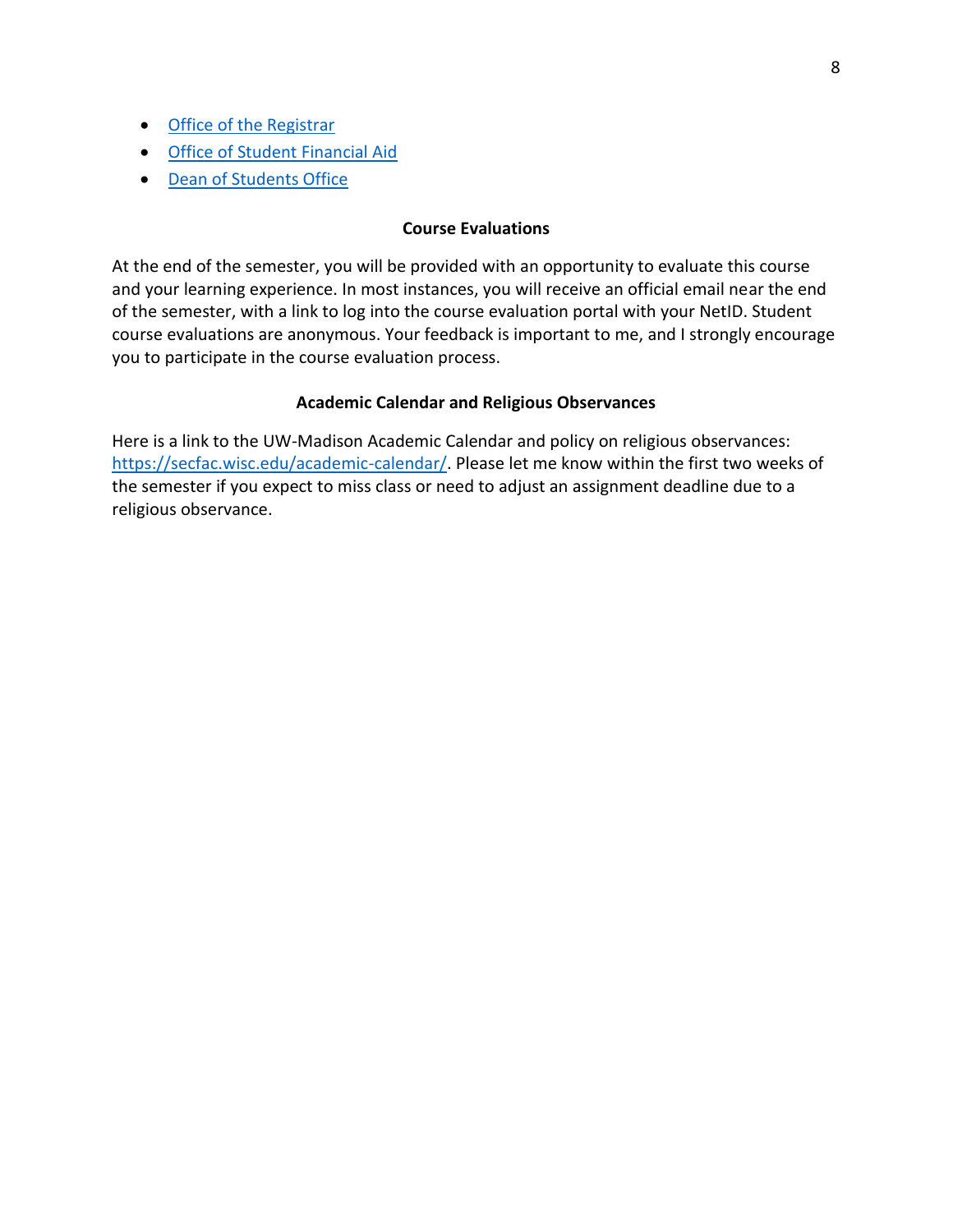# **COURSE SCHEDULE AAS/GWS 267: Artistic/Cultural images of Black Women Spring 2022**

**Note:** This schedule is subject to change, either due to unforeseen circumstances or by collective agreement among all of us. Changes will be announced in class and posted on Canvas.

#### **Week One – January 25 and 27**

Tuesday, January 25. Welcome and Course Overview

**DUE:** Post self-introduction on Canvas discussion board

Thursday, January 27. Creativity and Subjectivity: Black Women Artists

**READ before class:** Michelle Cliff, "Object Into Subject: Some Thoughts on the Work of Black Women Artists," in *Visibly Female: Feminism and Art, An Anthology*, edited by Hilary Robinson (London: Camden Press, 1987), 140-157.

Alice Walker, "In Search of Our Mothers' Gardens," in Alice Walker, *In Search of Our Mothers' Gardens* (San Diego, New York, and London: Harcourt Brace Jovanovich, 1983), 231-243.

**DUE:** Reading response 1

#### **Week Two – February 1 and 3**

Tuesday, February 1. Images of Black Women in Art and Visual Culture

**READ before class:** Lisa Farrington, *Creating Their Own Image*, Chapter One, "The Image," pp. 8-25.

Thursday, February 3. Roots and Routes: Black Women's Creativity in the Era of Enslavement

**READ before class:** Farrington, Chapter Two, "Creativity and the Era of Slavery," pp. 26-49.

**DUE:** Reading response 2

#### **Week Three – February 8 and 10**

Tuesday, February 8. Meanings of Nineteenth-Century African American Quilts: Harriet Powers

**READ before class:** Gladys-Marie Fry, "Harriet Powers: Portrait of a Black Quilter," *Sage* 4, no. 1 (Spring 1987): 11-16.

Gladys-Marie Fry, "'A Sermon in Patchwork': New Light on Harriet Powers," and Lucine Finch, "A Sermon in Patchwork," in *Singular Women: Writing the Artist*,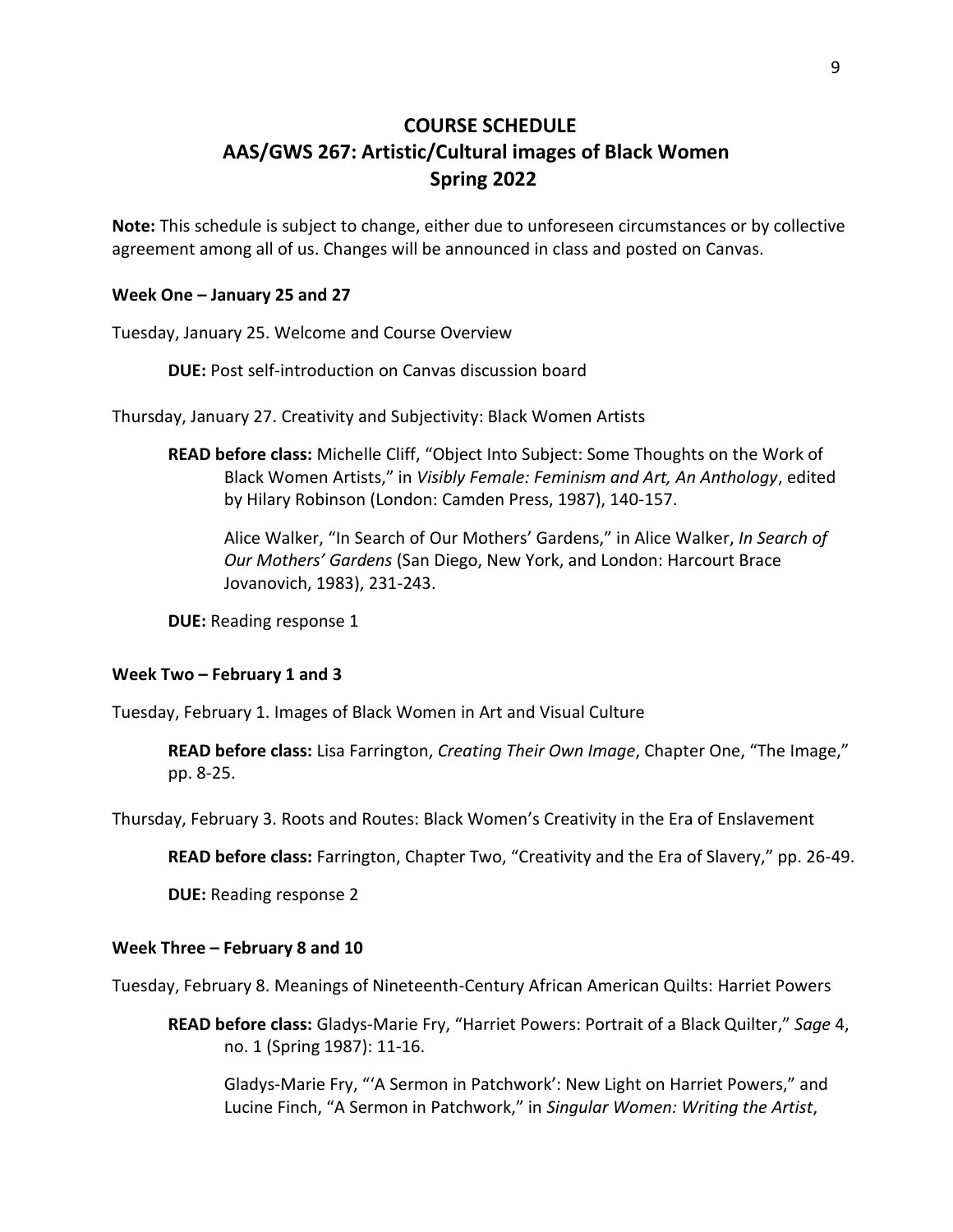edited by Kirsten Fredrickson and Sarah E. Webb (Berkeley and Los Angeles: University of California Press, 2003), 81-94 and 95-99.

**DUE:** Response to Online Art Exhibition

Thursday, February 10. Black Women Artists in the Nineteenth Century: Edmonia Lewis

**READ before class:** Farrington, Chapter Three, "The Nineteenth-Century Professional Vanguard," pp. 50-64.

Kirsten P. Buick, "The Ideal Works of Edmonia Lewis: Invoking and Inverting Autobiography," *American Art* 9, no. 2 (Summer 1995): 4-19.

Judith Wilson, "Hagar's Daughters: Social History, Cultural Heritage, and Afro-US Women's Art," in *Bearing Witness: Contemporary Works by African American Women Artists* (Atlanta: Spelman College, and New York: Rizzoli, 1996), 95-107.

**DUE:** Reading response 3

### **Week Four – February 15 and 17**

Tuesday, February 15. Into the Twentieth Century: Meta Warrick Fuller

**READ before class:** Farrington, Chapter Three, "The Nineteenth-Century Professional Vanguard," pp. 65-75.

Renée Ater, "Making History: Meta Warrick Fuller's 'Ethiopia,'" *American Art* 17, no. 3 (Fall 2003): 13-31.

**DUE:** Reading response 4

Thursday, February 17. The Harlem Renaissance: Modernism and "The New Negro"

**READ before class:** Farrington, Chapter Four, "The Harlem Renaissance and the New Negro," pp. 76-95.

### **Week Five – February 22 and 24**

Tuesday, February 22. The Harlem Renaissance in New York and beyond: Augusta Savage

**READ before class:** Theresa Leininger-Miller, "'Une Femme Sculpteur Noire': Augusta Savage in Paris, 1929-1931," in Theresa Leininger-Miller, *New Negro Artists in Paris: African American Painters and Sculptors in the City of Light, 1922-1934* (New Brunswick, NJ, and London: Rutgers University Press, 2001), 162-201.

Thursday, February 24. Art for the People: The New Deal, Public Art, and Art Education in the 1930s

**READ before class:** Farrington, Chapter Five, "The New Negro and the New Deal," pp. 96-115.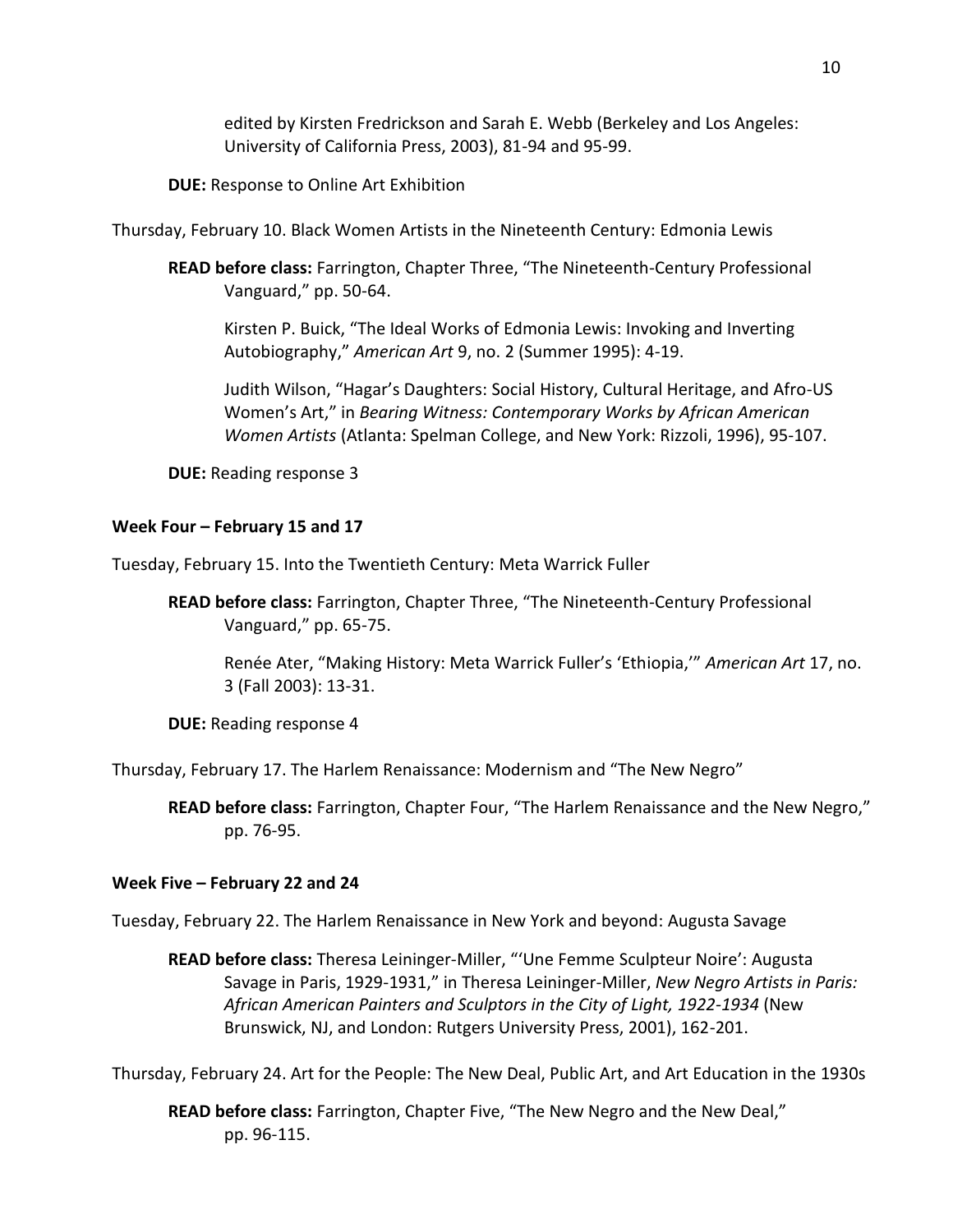Sharif Bey, "Augusta Savage: Sacrifice, Social Responsibility, and Early African American Art Education," *Studies in Art Education* 58, no. 2 (2017): 125-140.

**DUE:** Reading response 5

### **Week Six – March 1 and 3**

Tuesday, March 1. Twentieth-Century Representations of Black Women's Bodies by Black Women Artists

**READ BEFORE CLASS:** Lisa E. Farrington, "Reinventing Herself: The Black Female Nude," *Woman's Art Journal* 24, no. 2 (Autumn 2003-Winter 2004): 15-23.

Phyllis J. Jackson, "(In)Forming the Visual: (Re)Presenting Women of African. Descent," *International Review of African American Art* 14, no. 3 (1997): 31-37.

**DUE:** Reading response 6

Thursday, March 3. Black Women Artists at Mid-Twentieth Century: Elizabeth Catlett

**READ before class:** Farrington, Chapter Six, "Civil Rights and Black Power," pp. 116-125.

Melanie Anne Herzog, "Elizabeth Catlett in Mexico at Mid-Century: Navigating Gender and Visual Politics Across Cultural Borders," in *American Women Artists, 1935-1970: Gender, Culture, and Politics*, edited by Helen Langa and Paula Wisotzki (Farnham, UK, and Burlington, VT: Ashgate, 2016), 75-91.

**DUE:** Midterm Essay I

### **Week Seven – March 8 and 10**

Tuesday, March 8. Black Women Artists, the Civil Rights Movement, and the Black Arts Movement

**READ before class:** Farrington, Chapter Six, "Civil Rights and Black Power," pp.125-145.

Barbara Jones Hogu, "Inaugurating AfriCOBRA: History, Philosophy, and Aesthetics," *Nka: Journal of Contemporary African Art* 30 (Spring 2012): 90-97.

Thursday, March 10. The Black Arts Movement, Illuminating Race and Gender: Faith Ringgold

**READ before class:** Lowery S. Sims, "Race Riots, Cocktail Parties, Black Panthers, Moon Shots, and Feminists: Faith Ringgold's Observations of the 1960s in America," in *Faith Ringgold: A 25-Year Survey*, edited by Eleanor Flomenhaft (Hempstead, NY: Fine Arts Museum of Long Island, 1990), 17-21.

Michelle Wallace, "America Black: Faith Ringgold's *Black Light* Series," *Nka: Journal of Contemporary African Art* 29 (Fall 2011): 50-61.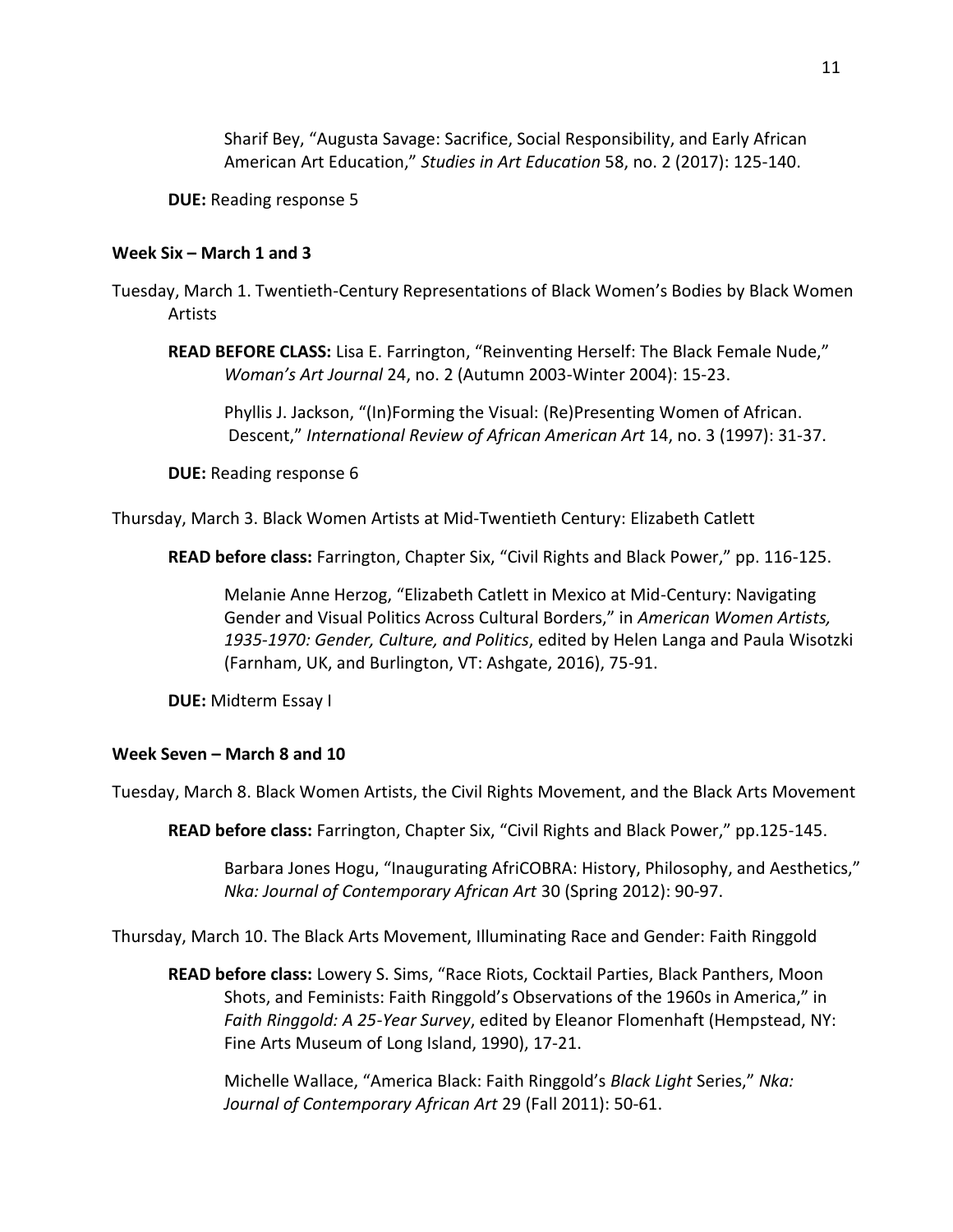Anne Monahan, "Faith Ringgold's *Die*: The Riot and Its Reception," *Nka: Journal of Contemporary African Art* 36 (May 2015): 28-38.

### **Week Eight – NO CLASS. SPRING BREAK, MARCH 12-20**

#### **Week Nine – March 22 and 24**

Tuesday, March 22: The Black Arts Movement, Illuminating Race and Gender: Elizabeth Catlett

**READ before class:** Freida High Tesfagiorgis, "Afrofemcentrism and Its Fruition in the Art of Elizabeth Catlett and Faith Ringgold (A View of Women by Women)," *Sage* 4, no. 1 (1987): 25-32.

Rebecca VanDiver, "The Torture of Mothers: Elizabeth Catlett's Prints as a Call for Reproductive Justice," *Art Journal* 80, no, 2 (Summer 2021):15-29.

**DUE:** Reading response 7

Thursday, March 24. Black Feminist Art and Artists

**READ before class:** Farrington, Chapter Seven, "Black Feminist Art," pp. 146-171.

Kay Brown, "The Emergence of Black Women Artists: The Founding of 'Where We At,'" *Nka: Journal of Contemporary African Art* 29 (Fall 2011): 118-127.

### **Week Ten – March 29 and 31**

Tuesday, March 29. Black Feminist Art and Artists: Faith Ringgold

**READ before class:** Moira Roth, "A Trojan Horse," in *Faith Ringgold: A 25-Year Survey*, edited by Eleanor Flomenhaft (Hempstead, NY: Fine Arts Museum of Long Island, 1990), 49-55.

Thalia Gouma-Peterson, "Modern Dilemma Tales: Faith Ringgold's Story Quilts," *Faith Ringgold: A 25-Year Survey*, edited by Eleanor Flomenhaft (Hempstead, NY: Fine Arts Museum of Long Island, 1990), 23-32.

Hertha D. Sweet Wong, "Faith Ringgold's Story Quilts: 'All Things American in America Are About Race,'" in Hertha D. Sweet Wong, *Picturing Identity: Contemporary American Autobiography in Image and Text* (Chapel Hill, NC: University of North Carolina Press, 2018), 196-213.

Thursday, March 31. Black Feminist Art and Artists: Emma Amos

**READ before class:** bell hooks, "Straighten Up and Fly Right: Talking Art with Emma Amos," in bell hooks, *Art on My Mind: Visual Politics* (New York: The New Press, 1995), 171-193.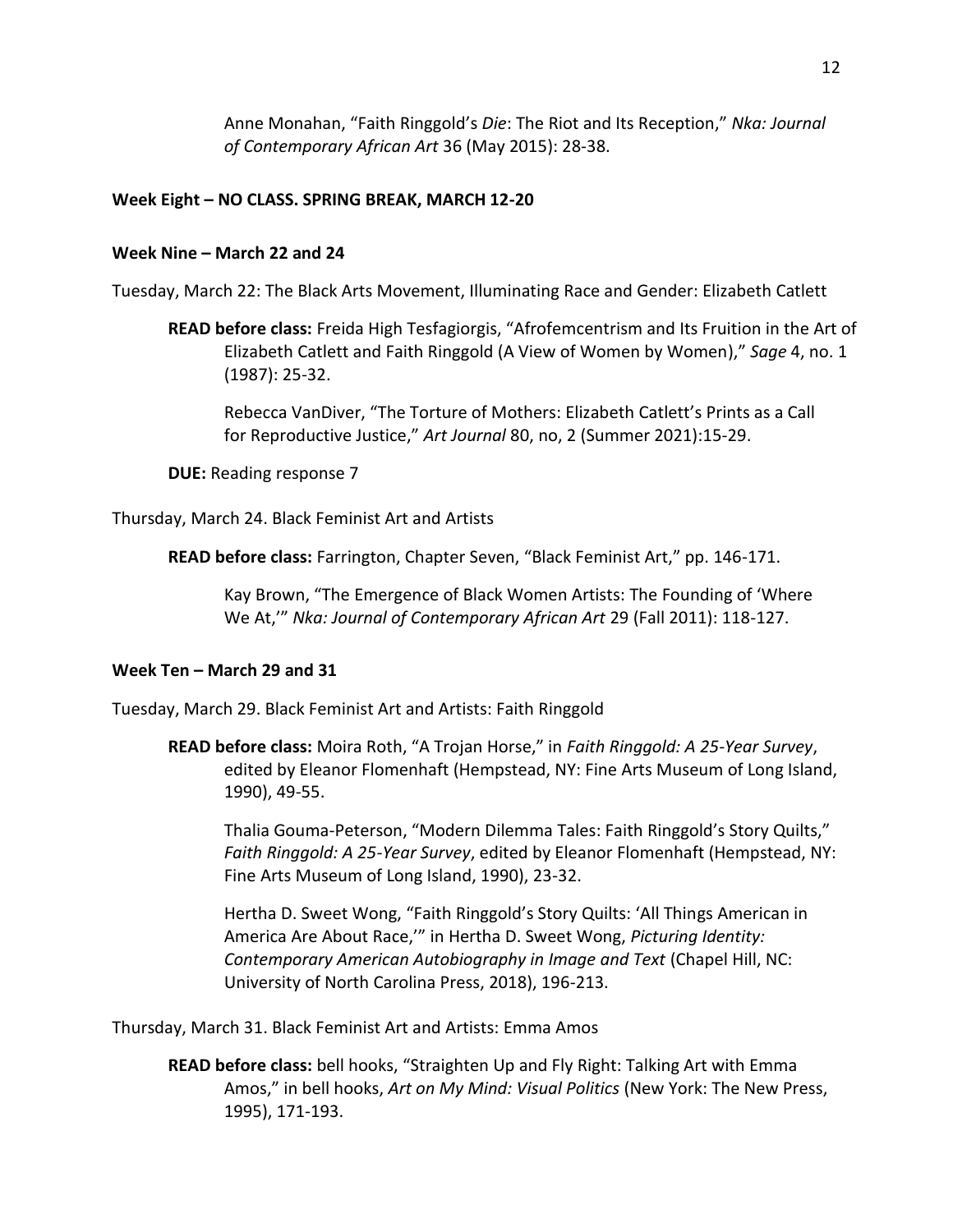Phoebe Wolfskill, "Love and Theft in the Art of Emma Amos," *Archives of American Art Journal* 55, no. 2 (Fall 2016): 46-65.

**DUE:** Reading response 8

## **Week Eleven – April 5 and 7**

Tuesday, April 5. Black Feminist Art and Artists: Betye Saar

**READ before class:** M. J. Hewitt, "Betye Saar: An Interview," *The International Review of African American Art* 10, no. 2 (January 1992): 7-23.

Jessica Dallow, "Reclaiming Histories: Betye and Alison Saar, Feminism, and the Representation of Black Womanhood," *Feminist Studies* 30, no. 1 (Spring 2004): 75-113.

Thursday, April 7. Race, Gender, and Abstract Art

**READ before class:** Farrington, Chapter Eight, "Abstract Explorations," pp. 174-203.

## **Week Twelve – April 12 and 14**

Tuesday, April 12. Conceptual Art: Strategies of Representation

**READ before class:** Farrington, Chapter Nine, "Conceptualism: Art as Idea," pp. 204-229.

Thursday, April 14. Strategies of Representation: Black Women and Photography

**READ before class:** Lisa Gail Collins, "Historic Retrievals: Confronting Visual Evidence and the Imaging of Truth," in Lisa Gail Collins, *The Art of History: African American Women Artists Engage the Past* (New Brunswick, NJ, and London: Rutgers University Press, 2002), 11-36.

bell hooks, "Facing Difference: The Black Female Body," in bell hooks, *Art on My Mind: Visual Politics* (New York: The New Press, 1995), 94-100.

**DUE:** Midterm Essay II

# **Week Thirteen – April 19 and 21**

Tuesday, April 19. Strategies of Representation: Carrie Mae Weems

**READ before class:** Hertha D. Sweet Wong, "Carrie Mae Weems's Photo-(Auto)biographies: 'Work that is Essential to Our Cultural Dialogue,'" in Hertha D. Sweet Wong, *Picturing Identity: Contemporary American Autobiography in Image and Text* (Chapel Hill, NC: University of North Carolina Press, 2018), 171-195.